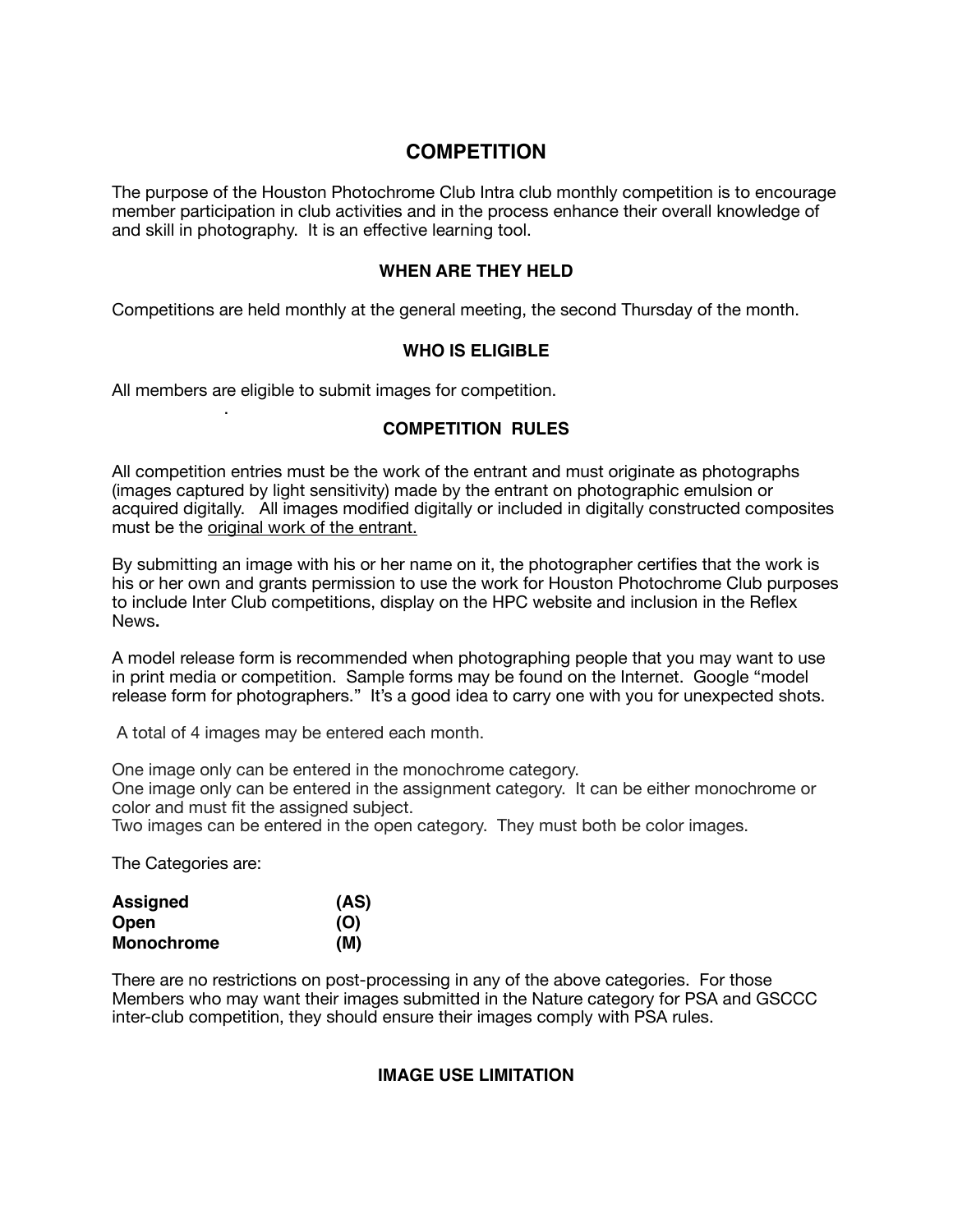Once an image has been entered in any category of a Houston Photochrome Club regular monthly competition, that same image or a like "in camera" image, or a reproduction duplicate image, may not be reentered in any category of a Houston Photochrome Club regular monthly competition regardless of the title.

Any photo taken at the same time or at the same place will be eligible providing it clearly exhibits a different pose, angle of view, or other distinctly different approach to the subject image.

### **JUDGING and SCORING**

### **JUDGES**

The Intra club Competition Chairman appoints three judges, usually club members. Judges are normally selected from those members who regularly participate in the monthly competition.

### **JUDGING**

Judging of digital images will be done from a PowerPoint slide show ahead of the meeting. The slide show will be presented showing the image and image name only while the scores and comments are recorded by each judge. The scores and comments are forwarded to the Intra-Club Competition Chair who will accumulate the information and consolidate it. A PowerPoint slideshow for the competition meeting will be prepared with the combined score, comments, and image maker's name. For virtual meetings, the slide show will be presented on-screen. For in-person meetings, the slide show will be shown by projecting images on a screen with an electronic projector at a resolution of 1400 (horizontal) x 1050 (vertical) and with a laptop PC using a digital slide show program chosen by the club. Background to the image will be black.

### **SCORING**

The club uses a 15-point scoring system. Each of the three judges awards a score ranging from 1-5 points on each image. The three judges' scores are then totaled which gives the image a combined score ranging from 3-15 points. If an image is made by one of the judges, that judge immediately disqualifies himself by giving it a score of 0. The remaining two judges' scores are then averaged, and this average is used as the score from the disqualified judge. Only titles will be available while the image is being judged. The maker's name will not be revealed until after the image has been scored. All scores are recorded for use in End of the Year Award competition explanatory text at end of document.

Points earned in all categories will count toward determining group placement in End of the Year Award competition. (See exception below)

Images for which no scores are received are still eligible for submission to GSCCC and PSA competitions.

A member may, at their sole discretion, request of the Intra-Club Chair that their images not be scored by the judges each month. The scoring sheet will reflect a NS in the score column to indicate that the image is to not be scored. The images will, however, receive judges' comments. The election by the member will be in effect from the time of the request through the end of that year. The member will not be eligible for Photographer of the Year. Images submitted may still be entered into the End of the Year competition. Placement of the member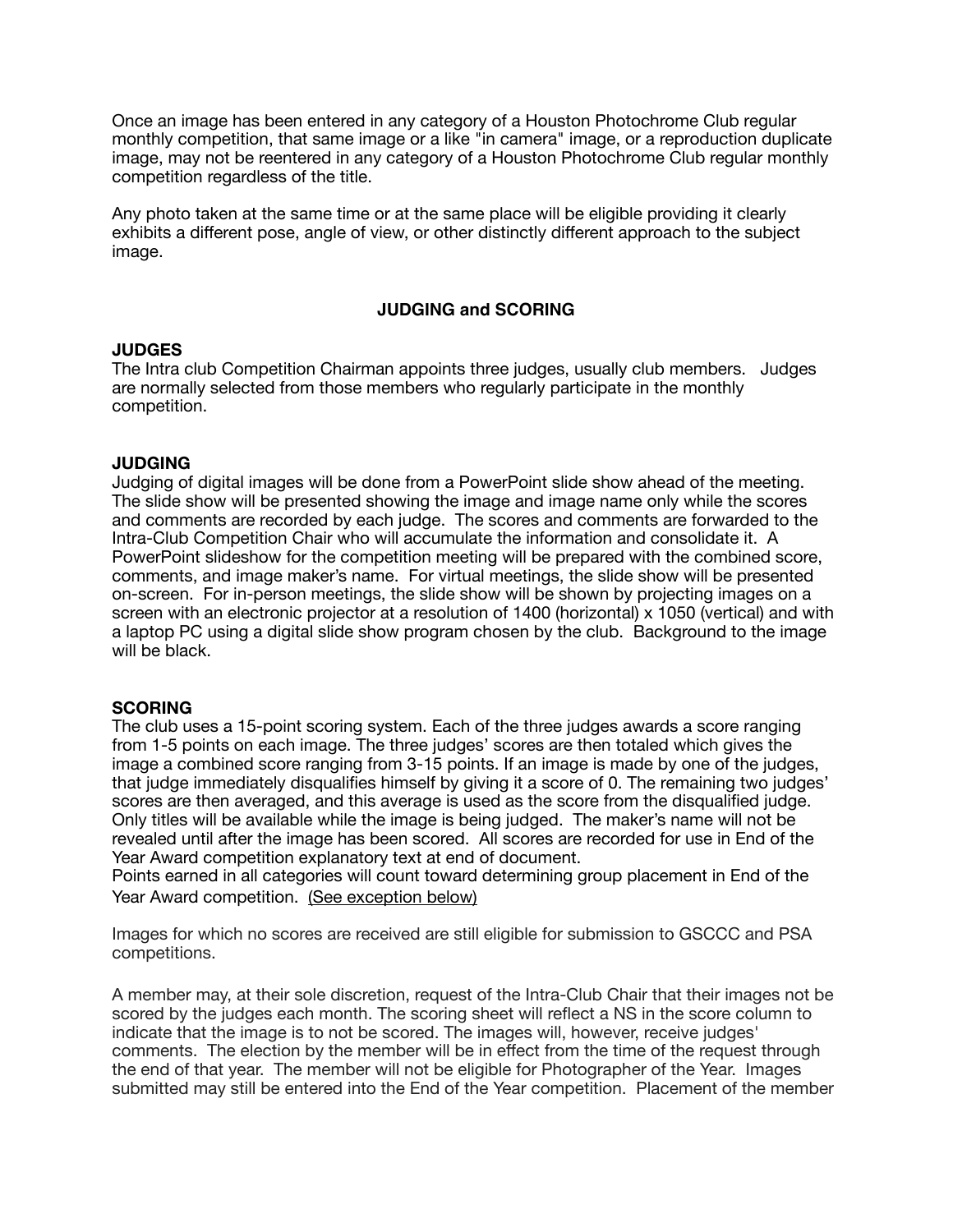into Group A or Group B will be at the sole determination of the Intra-Club Chair based on their evaluation of the appropriate group.

See Instructions to Judges at end of document for definitions and discussion of grades.

### **Competition Groups**

There will be only one single group judging for the regular monthly competitions. Competition groups will apply only to End of the Year Award competition. The sole purpose of groups for that competition is to encourage participation and increase opportunities for all members to earn awards.

# **AWARDS**

### **Photographer of the Year**

All points earned in the regular monthly competitions will be used to determine the winner of the Photographer of the Year Award. The highest Average score determines the winner. \* The average will be determined by the total points accumulated during the competition year, divided by the total number of images entered.

\*To be eligible for the Photographer of the Year Award a member must submit a minimum of 36 of the possible 48 entries, for the year. Tie scores will be decided by who submitted the most photos in the assigned categories during the year.

### **Image of the Year Awards in Each Category**

There will be Image of the Year awards for each category: Assigned, Open & Monochrome. After the November meeting, the Intra-Club Chairman will provide a list to each member of his/ her entries during the year. After the December meeting, each member will inform the Intra-Club Chairman which 3 images from that list, (including December entries) in each category that he wishes to be entered in the Image of the Year competition. The member does not need to re-submit the images to the club.

After all images are indicated, depending on the number of photographers entering the competition, the entering members will be divided into two groups, based on their average score for the year, assigning approximately 1/2 of the entering members to each group. The Intra-Club Chairman will make this determination.

The images will then be submitted to a qualified judge who is not a member of the Houston Photochrome Club, selected by the President. That judge will choose a 1st, 2nd and 3rd place winner in each category for Image of the Year competition. Winners will be announced at a meeting designated for this purpose.

# **CATEGORY DEFINITIONS**

# **Assigned**

A category of specific type will be assigned and the image must comply with the definition for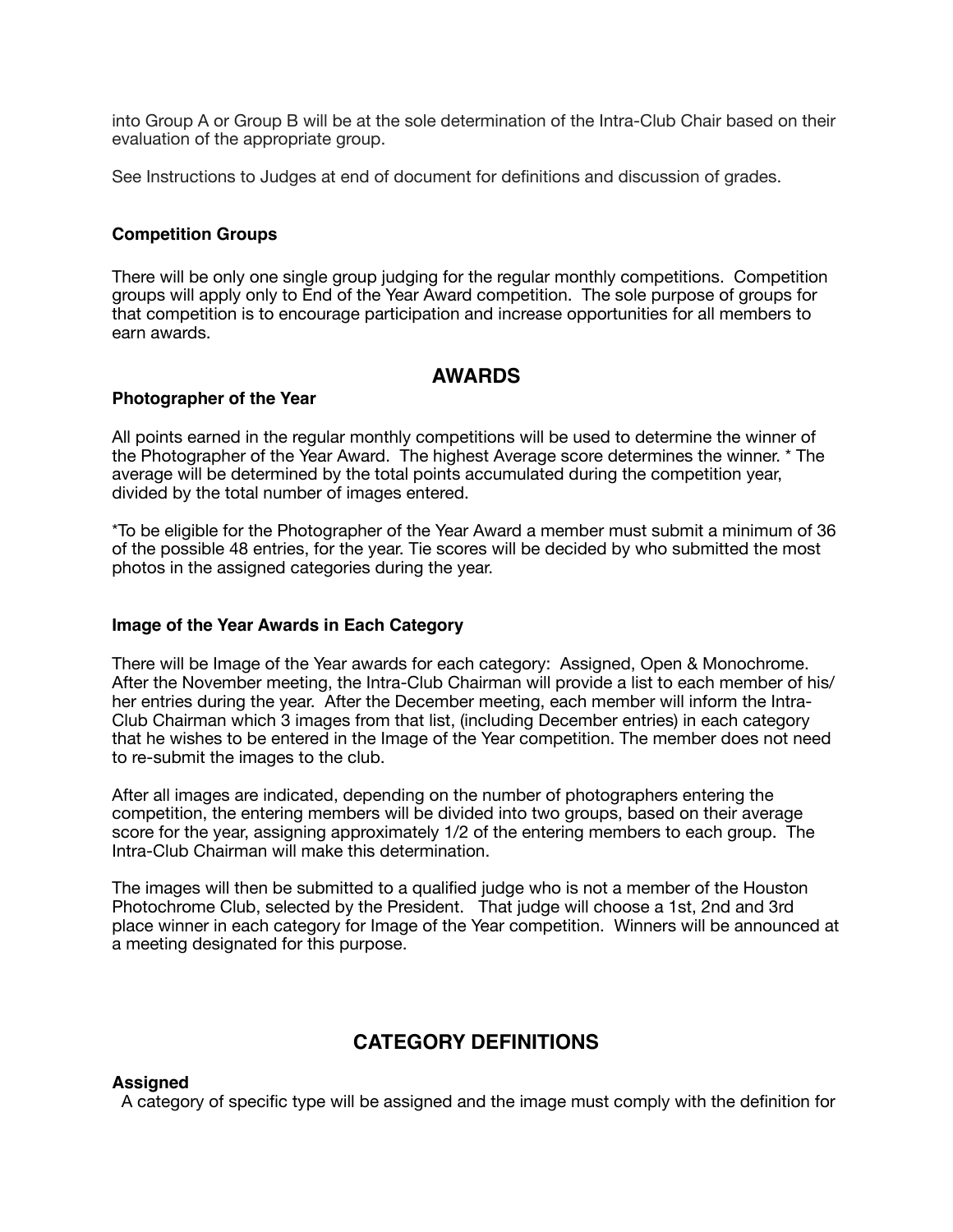that month. An entry in the Assigned category need not have been taken within the past twelve months prior to the competition date to be eligible. It is strongly encouraged, though, that members submit images within the past twelve months to further members' learning.

### **Open**

Open encompasses all subject matter. They must not include Monochrome images. There is no time of origin requirement for this category.

### **Monochrome**

Monochrome images are digital images that are variations of one color only. They can be black and white (all shades of gray), or shades of any one other color. All monochrome images will be entered in either the Assigned or Monochrome categories. There is no time of origin requirement for this category.

### **Preparing a Digital Image for Competition**

All the rules pertaining to content for Assigned, Open and Monochrome categories as well as their respective assignments and scoring of same, apply. The Interclub Chairman may resize / adjust images for Inter-club competitions if needed. If an entry qualifies as Nature under PSA rules, it may be entered into that category competition by the Inter- Club Competition Chairman.

# **SIZING & LABELING DIGITAL IMAGES FOR COMPETITION**

### **Image Size**

Image size may be any size or shape that does not exceed 1400 pixels horizontally and 1050 pixels vertically.

# **File Type and Size**

The size of the JPEG image is not to exceed 1MB. (See above for pixel size.)

### **Color space must be sRGB or Adobe RGB. Resolution setting of 300 ppi is recommended.**

### **File Names**

The image file should be named using the following form: Category Image Title Submitter's Name. Files lacking this information or not named following this format may be omitted from competition.

Example of proper form:

AS Skimmer in Flight BrownJ.jpg

AS\_Skimmer in Flight\_N\_BrownJ.jpg should be used to designate a Nature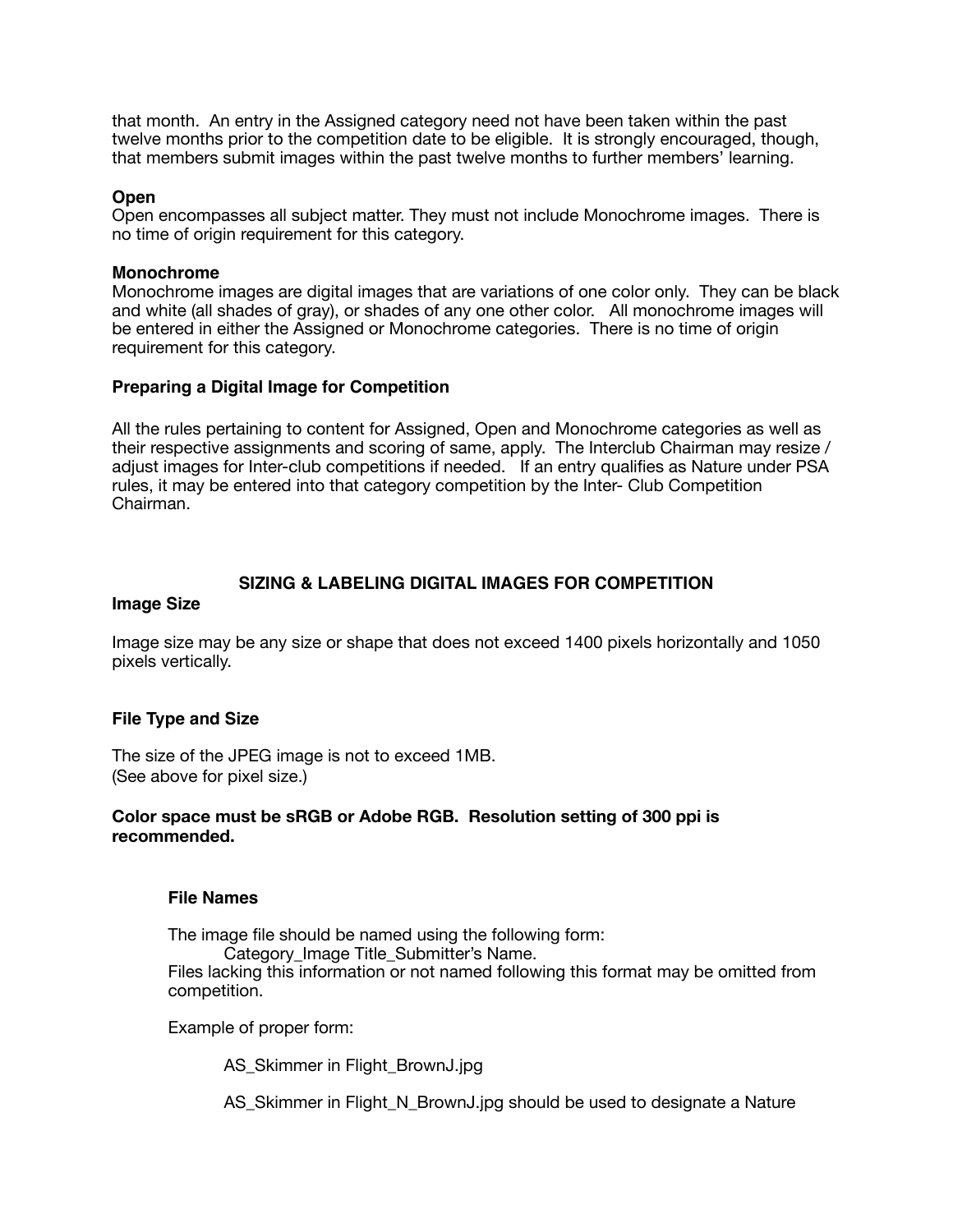image, in compliance with the PSA Nature definition.

### **Categories**

AS = Assigned  $O = Open$  $M = \text{Monochrome}$ 

**DO NOT** use first names only, nicknames or initials for identification. Images not easily identified by maker's name will be disqualified.

The image title must be limited to **30** characters including spaces.

It is important that the guidelines for naming files be followed when submitting images for the monthly competitions.

# **DIGITAL PROCESSING GUIDELINES**

Digital post-processing is allowed unless otherwise noted below.

### **Nature (if designated as Nature image)**

Digital post-processing is allowed, and most digital darkroom procedures are permitted. Current **PSA rules must be followed to enter an image into Nature competition in GSCCC or PSA.** 

Examples of allowed editing: levels, curves, brightness/contrast, saturation, sharpening, dodging, burning, layer masks-all with the objective of restoring the scene to that which the photographer saw through the viewfinder, or to mimic the look of popular films. Also allowed is cropping of the image to adjust the composition or change the aspect ratio of the final image. Image rotation -to level a horizon, for example-is permitted. Focus stacking and HDR images are allowed.

### **Assigned, Open and Monochrome**

In both Open and Monochrome categories, all photographic adjustments, techniques, and modifications are allowed as long as the original image and the modifications are made by the photographer.

### **Challenges**

Any club member may challenge a competition entry within three days following that competition. A club member may telephone or send a challenge by email to the Competition Committee Chair or committee member within three days of a competition meeting. Club officers, committee chairs, outside judges, GSCCC or PSA also may challenge a competition entry at any time. A challenge is a request for a review and ruling by the club authorities as to the entry's conformation with the rules and procedures of such an entry.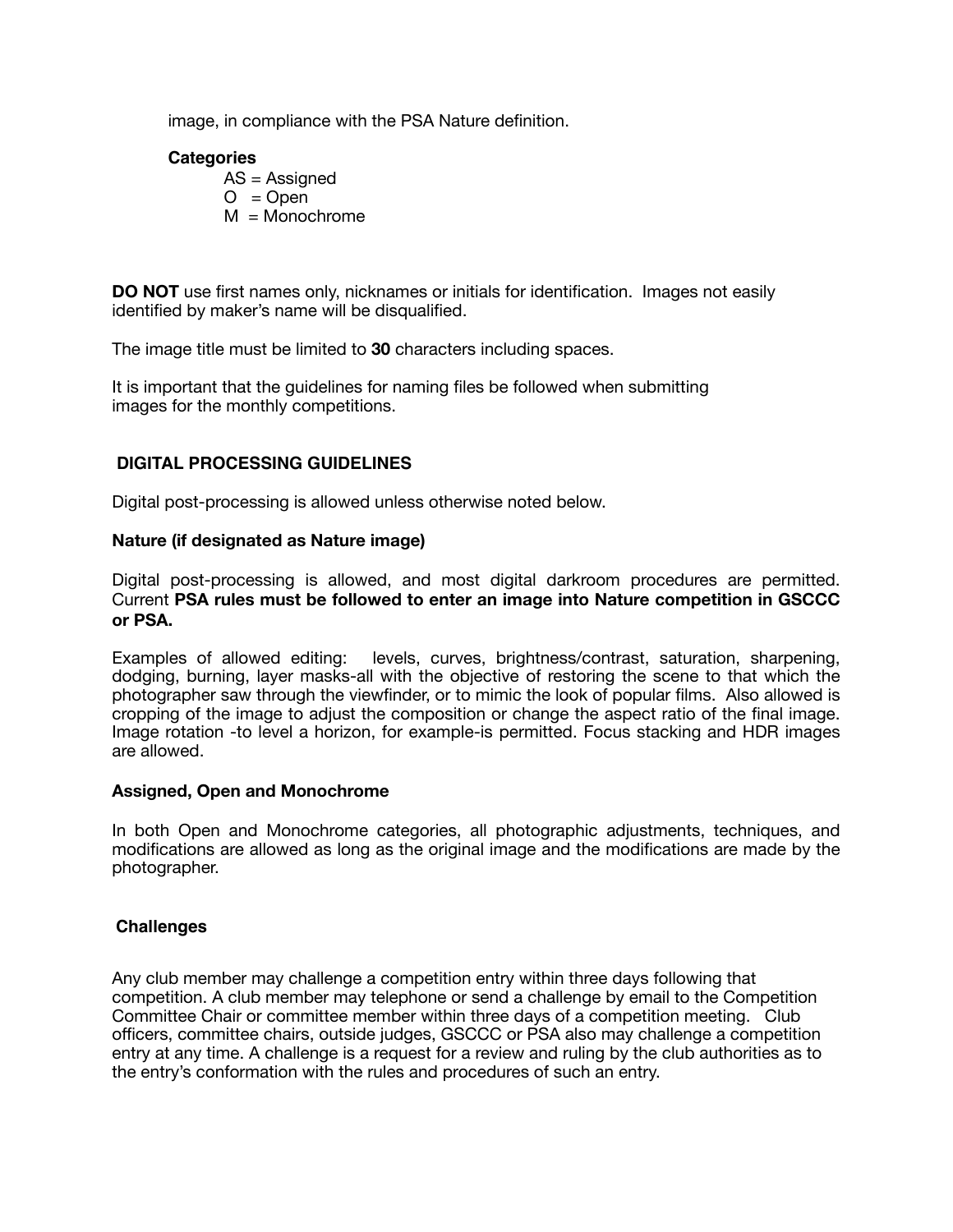Authorities in this case shall include club officers, Intra -Club and Inter-Club committee members, and any specific others they may wish to include for technical assistance. They may request a copy of the original RAW, TIFF or JPEG image taken by the camera. Failure to provide a requested original file will automatically disqualify the challenged image. The results of the review will be reported back to the maker within two weeks, after which the maker may accept or appeal their findings in accordance with club competition rules. The identity of challenger(s) will not be disclosed beyond the review authority members.

# **Posting of Images on Web Site**

Digital images posted on the club's website will be credited to its maker and will carry a copyright notice and /or copyright symbol.

All club members are encouraged to embed their copyright information in camera at the time the image is taken. The camera's Set Up menu may provide this through a Copyright or Image Comment feature.

# **Definitions of Terms**

### **Nature Images**

In nature photography, the story value of the photograph must be given more weight than the aesthetic value. The object is to advance our knowledge of nature. Human elements shall not be present, except on the rare occasion whose human elements enhance the nature of the story. The presence of scientific bands on wild animals is acceptable.

The judge is instructed to score nature images on these three features, in the following order of importance:

- 1. Ecological importance or rarity of the subject.
- 2. Accuracy of reporting-no manipulation or artificiality should be tolerated.
- 3. Photographic excellence-nature images are to be scored on clarity, sharpness, camera angle and proper exposure rather than "pictorial quality".

# **PICTORIAL IMAGES**

**Interest** is that quality which captures the attention of the viewer. It can be achieved through any combination of the following factors

- 1. Impact Does it immediately "grab" your attention?
- 2. Appeal Does it have something to say?
- 3. Drama Is it dynamic? Does it have character rather than being just a "record shot "?

**Technique** is concerned with mechanics. It can refer to pure technical perfection in an image or to intended special effects.

- 1. Sharpness Is the picture sharp? If it is not sharp, did the photographer intentionally blur of soften for a special effect? Was the effect achieved?
- 2. Exposure Is the image underexposed oroverexposed? If it is either, was it done for a reason?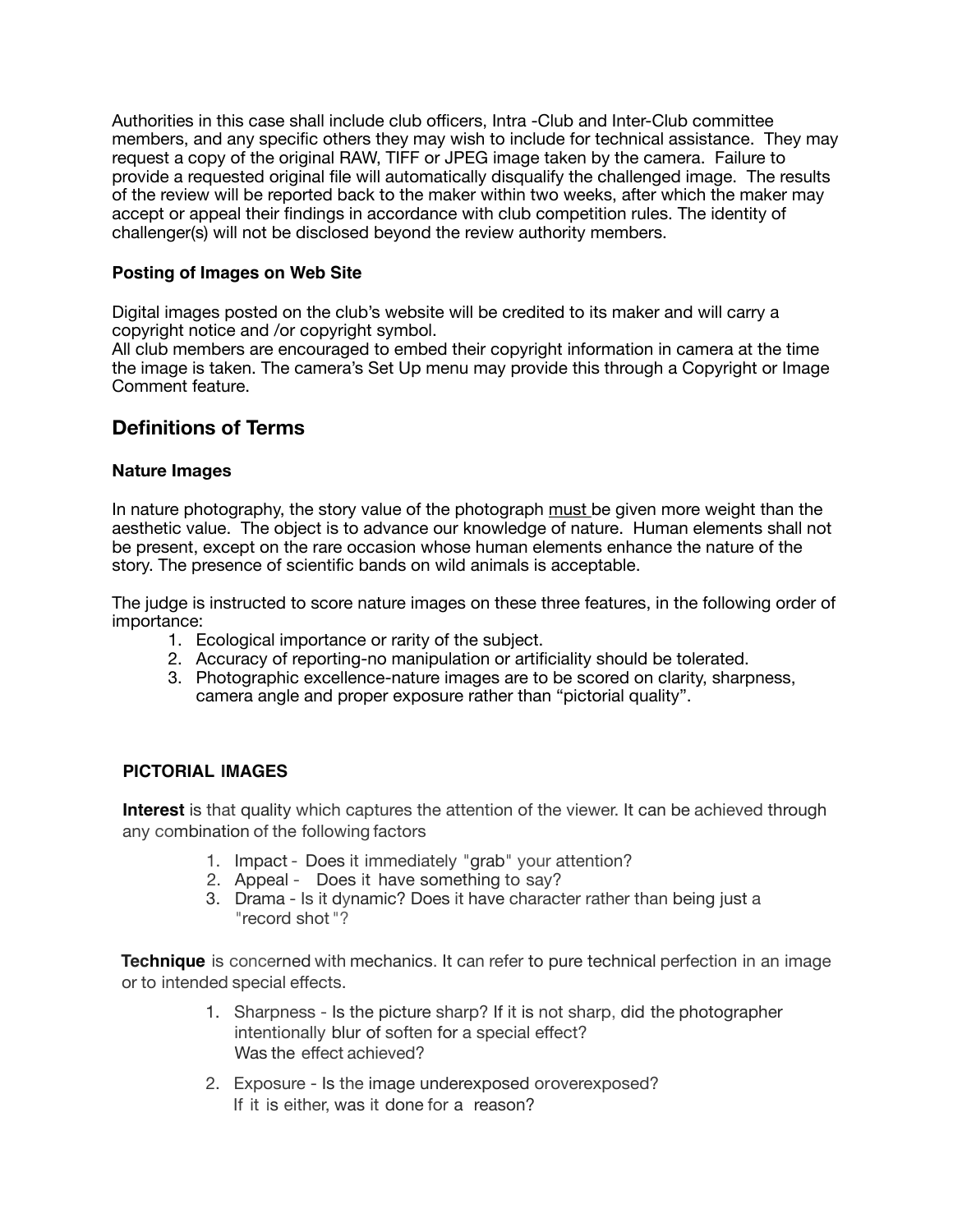- 3. Presentation Does the vertical or horizontal formatof the picture fit the subject?
- **4.** Cropping Was the image properly cropped if necessary to remove distracting or uninteresting elements?

**Composition** is the arrangement of subject matter in an effective or pleasing manner. Good composition literally makes you see what the photographer intends you to see. The following are factors in good composition:

- 1. Emphasis Does the picture have one central subject to which all else is subordinate? It may have more than one point of interest, but only one main theme. Simplicity of arrangement is the key.
- 2. Balance Do lines and masses pleasantly lead the eye to the subject? Do colors harmonize?
- 3. Color Color can be a factor in composition. It can be used to convey a mood or impression, to strengthen the message, or to impress the viewer with a particular sensation.

# **Criteria for Judging**

An image that creates emotion, passion and a lasting impact is much better than one lacking the former but is technically perfect, well composed and in perfect focus and with great color. Images with impact and emotion that might break the standard technical and compositional rules might be better images than those that meet 100% of the normal rules. What the image communicates is more important than the image's content or technical aspects. Static and predictable images rarely become contest winners.

Judging, by definition, is a subjective process with a strong emotional component that involves some objective criteria, which is why we use three judges at each competition.

Three judges will each score the image with a score ranging from 1-5. A combined score could range from 3-15 points.

# **Instructions to Judges**

The judge is instructed to score pictorial images on these three basic elements: **interest, technique, and composition.** Of the three, interest is the most important and more weight is to be given to interest than to technique or composition.

As a suggestion, you may want to use 3 as a starting point (the midpoint between 1 and 5) then add or subtract from that to reflect positive or negative aspects of the image.

The following are scoring guidelines (scoring on a scale of 1 to 5):

- 1. Poor technical execution focus not sharp, (unless intentional), poor exposure (badly over or underexposed), composition uninteresting.
- 2. Somewhat weak photo but has some positive aspects, has specific shortcomings that keep it from being a good average image.